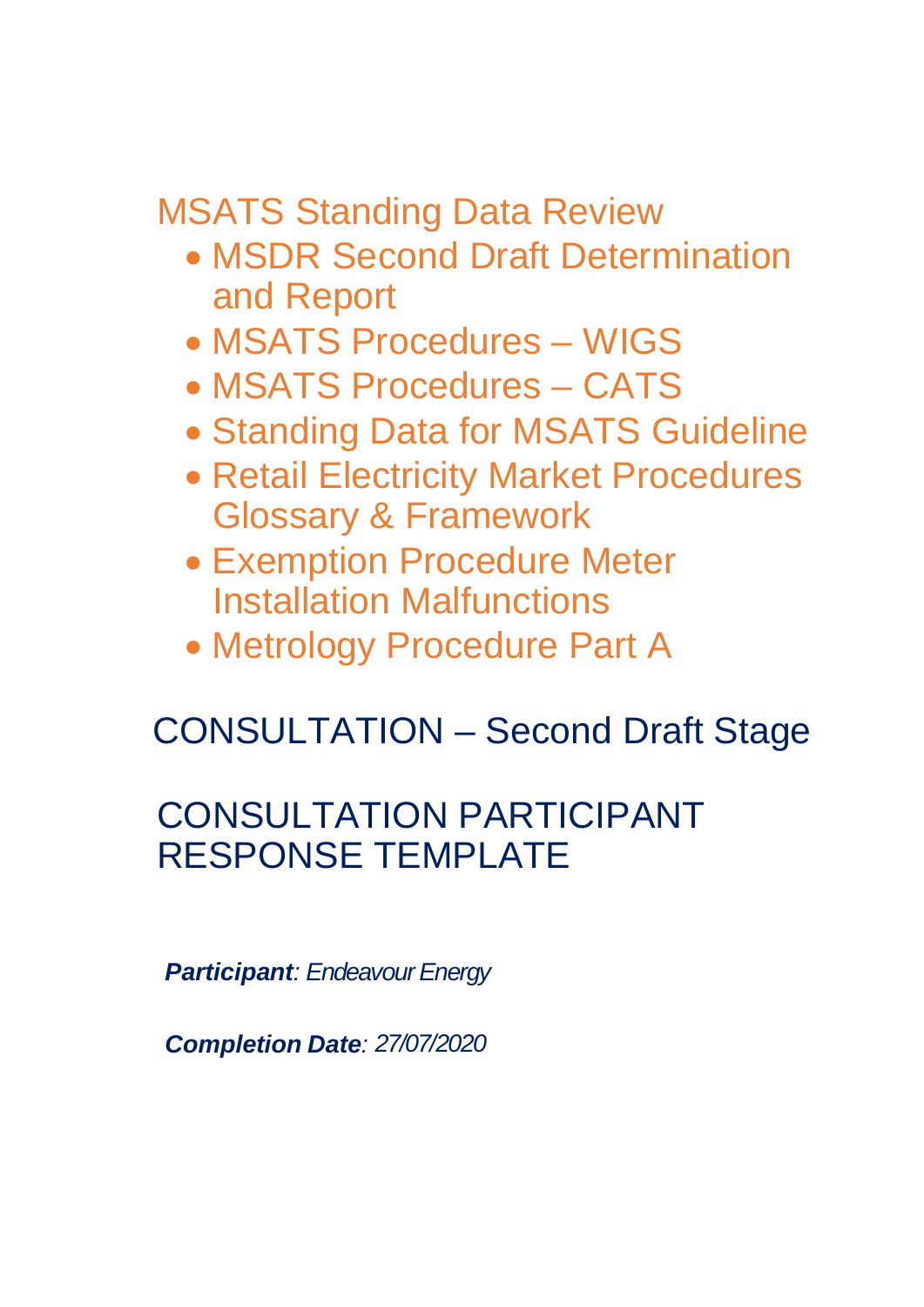## Table of Contents

| 5. |                                                                                     |  |
|----|-------------------------------------------------------------------------------------|--|
| 6. |                                                                                     |  |
|    |                                                                                     |  |
| 8. | Proposed Changes in Retail Electricity Market Procedures - Glossary and Framework12 |  |
|    |                                                                                     |  |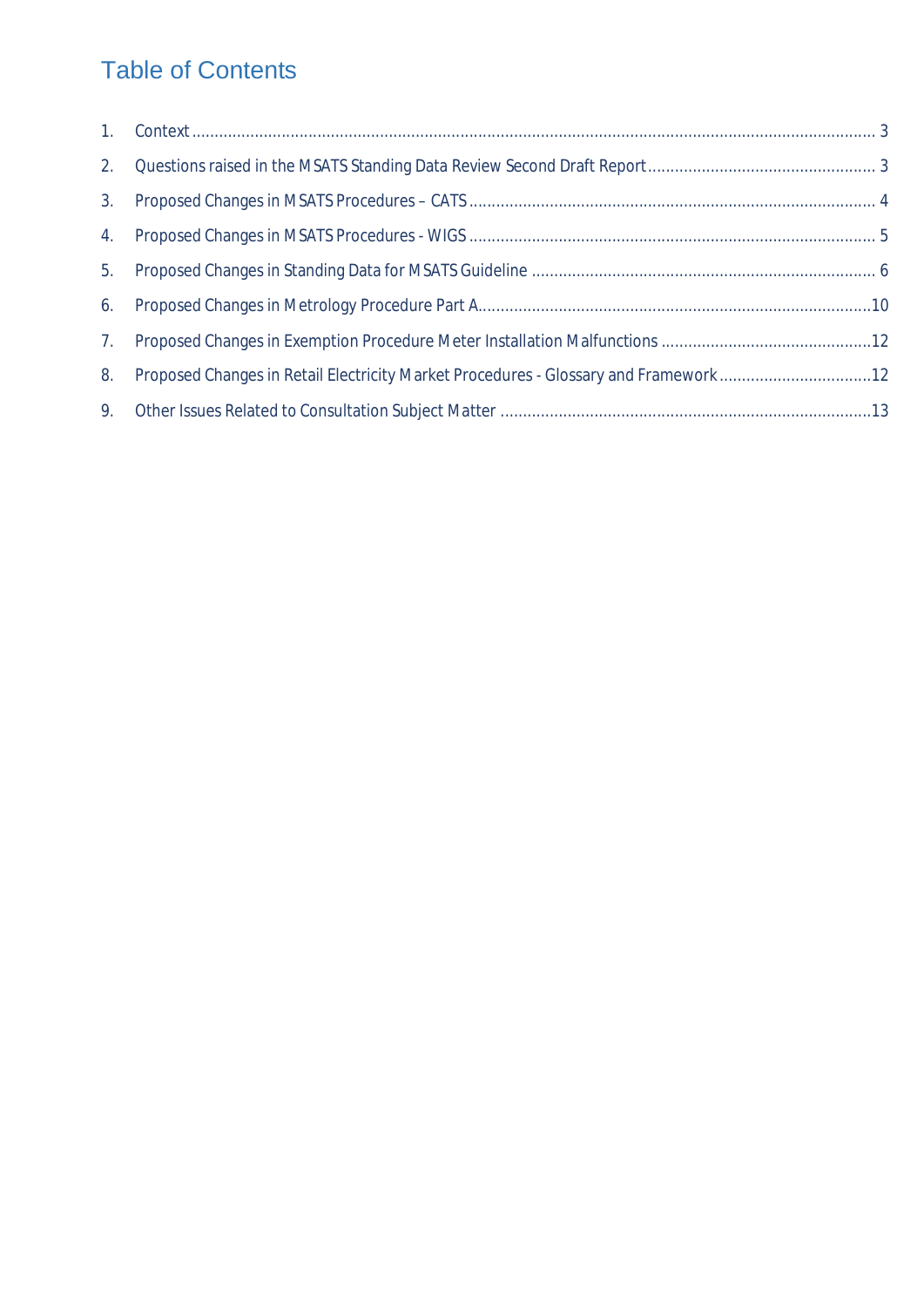### **1. Context**

This template is to assist stakeholders in giving feedback to the questions raised in the Second Draft Report about the proposed changes to the MSATS Standing Data, and to the second draft changes highlighted in **YELLOW** in the change marked versions of the different procedures and guidelines released in the second draft stage of consultation.

#### **2. Questions raised in the MSATS Standing Data Review Second Draft Report**

#### 2.1 Material Issues

<span id="page-2-1"></span><span id="page-2-0"></span>

| <b>Information</b><br>Category                                              | <b>Question</b><br>No. | Question                                                                                                                                                                                                                                                                                                                                                                                                                                                                                                         | <b>Participant Comments</b>                                   |
|-----------------------------------------------------------------------------|------------------------|------------------------------------------------------------------------------------------------------------------------------------------------------------------------------------------------------------------------------------------------------------------------------------------------------------------------------------------------------------------------------------------------------------------------------------------------------------------------------------------------------------------|---------------------------------------------------------------|
| <b>Metering</b><br><b>Installation</b><br>Transformer<br><b>Information</b> |                        | The proposed CT/VT fields values and validations, as listed<br>above, are provided as examples to stimulate feedback from<br>participants. AEMO notes some feedback that options are<br>missing for CT Types, to allow for HV CTs and LV Special<br>CTs. What is the list of values and validations that you need or<br>want for the enumerated list for the various CT/VT fields? (In<br>the absence of any such feedback, the list proposed by AEMO<br>would provide the initial values for the CT/VT fields)? | We confirm that the values proposed is appropriate<br>for us. |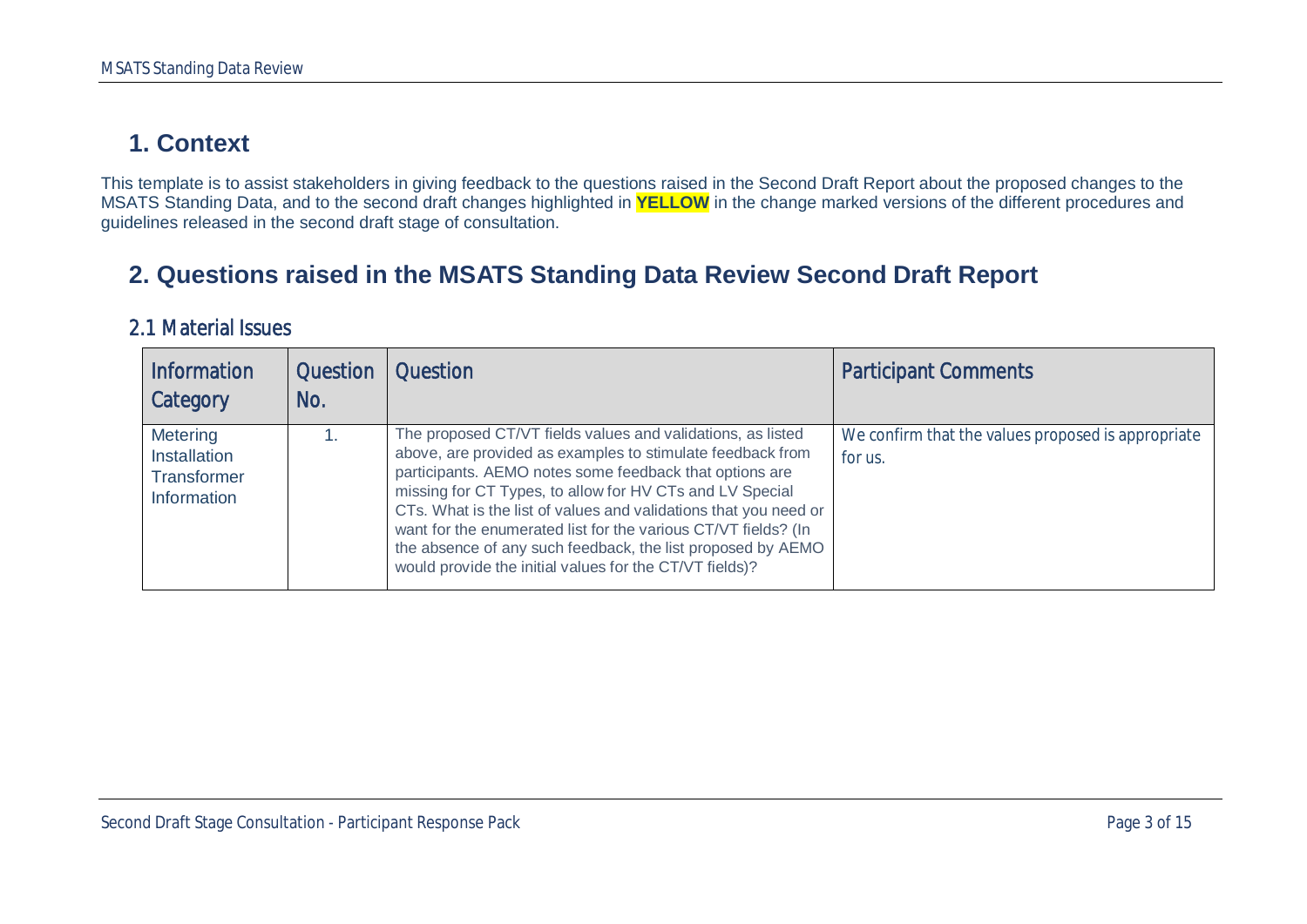#### **3. Proposed Changes in MSATS Procedures – CATS**

<span id="page-3-0"></span>

| Section No/Field Name | <b>Participant Comments</b> |
|-----------------------|-----------------------------|
|-----------------------|-----------------------------|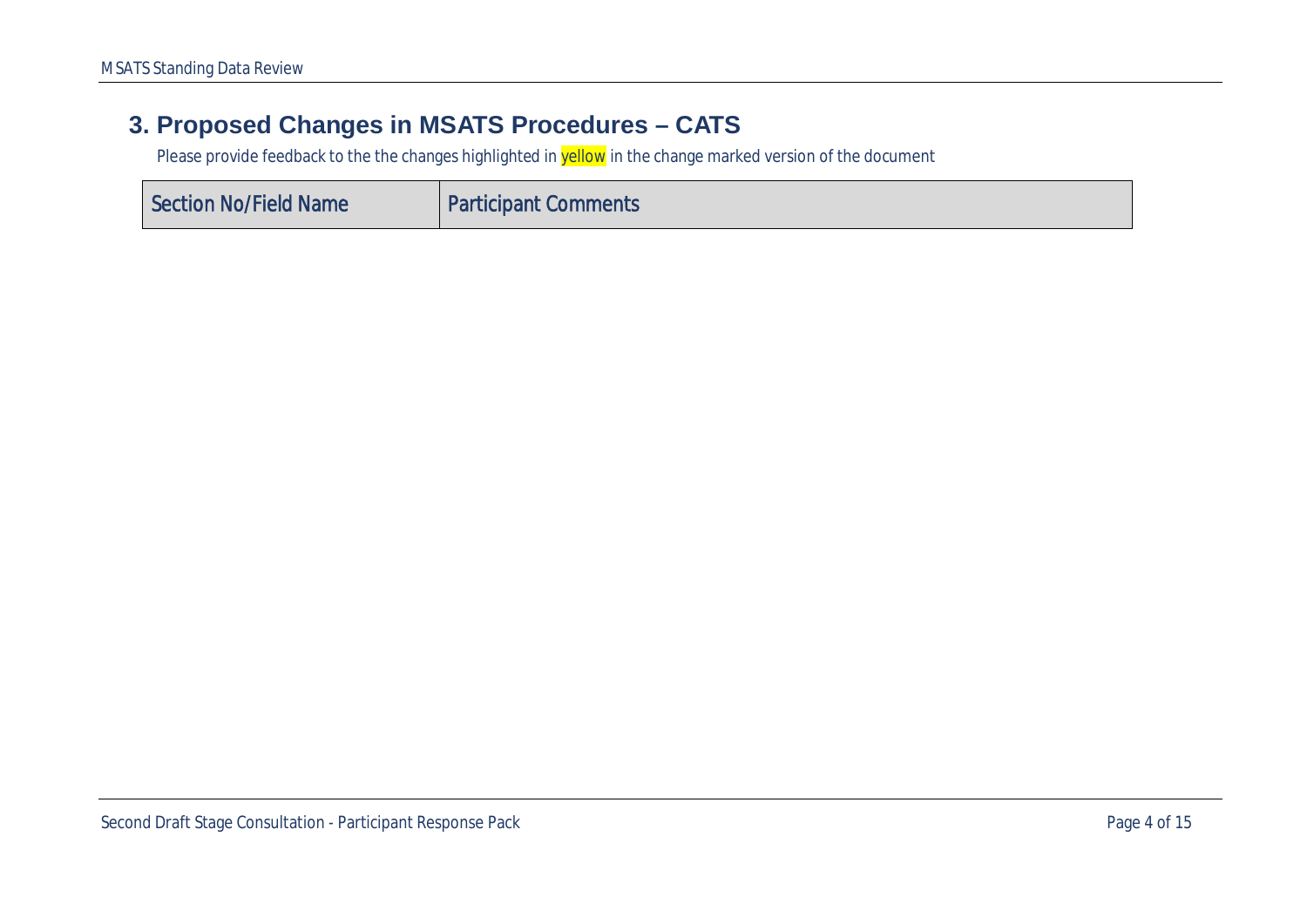#### **4. Proposed Changes in MSATS Procedures - WIGS**

<span id="page-4-0"></span>

| Section No/Field Name | <b>Participant Comments</b> |
|-----------------------|-----------------------------|
|-----------------------|-----------------------------|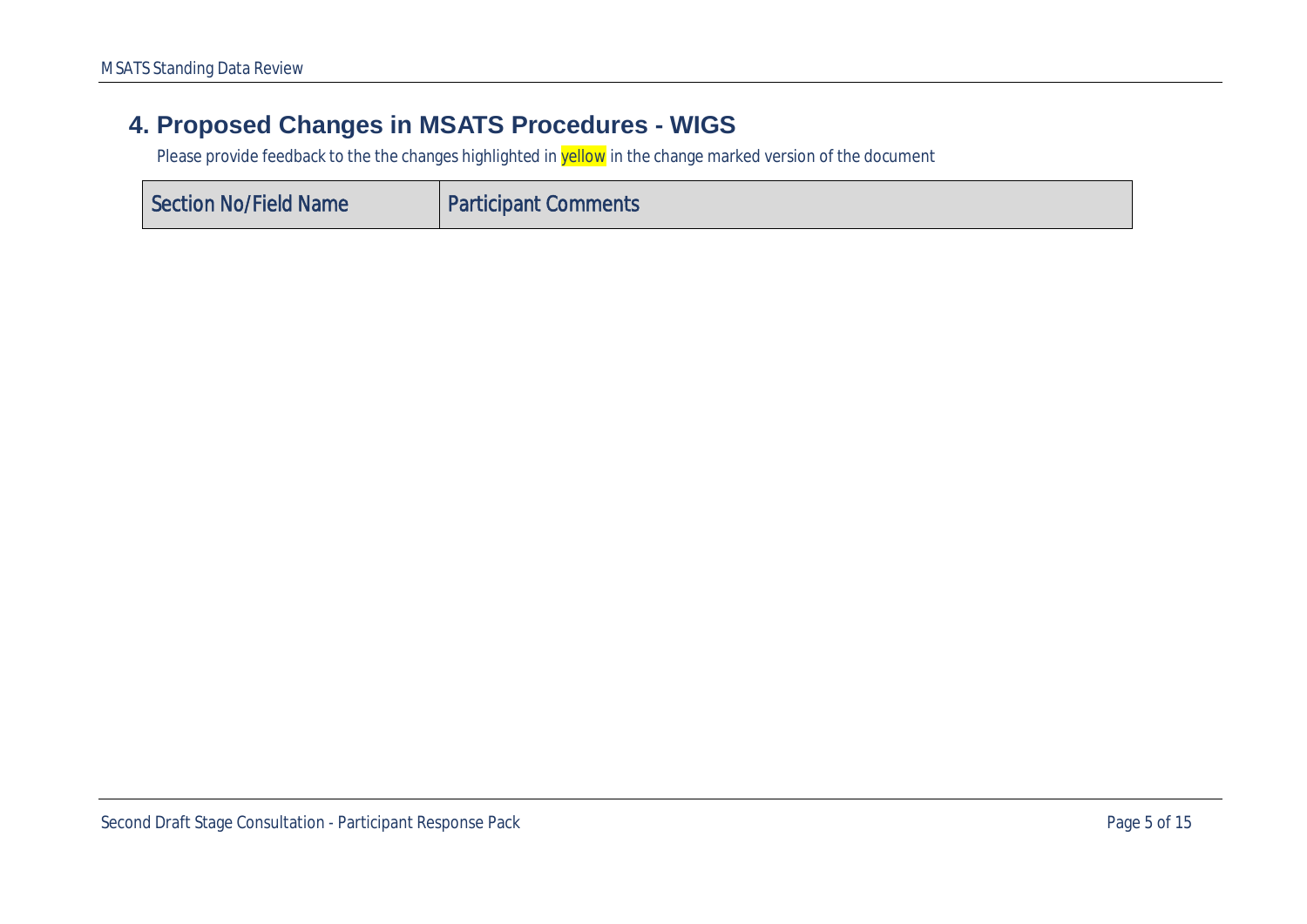#### <span id="page-5-0"></span>**5. Proposed Changes in Standing Data for MSATS Guideline**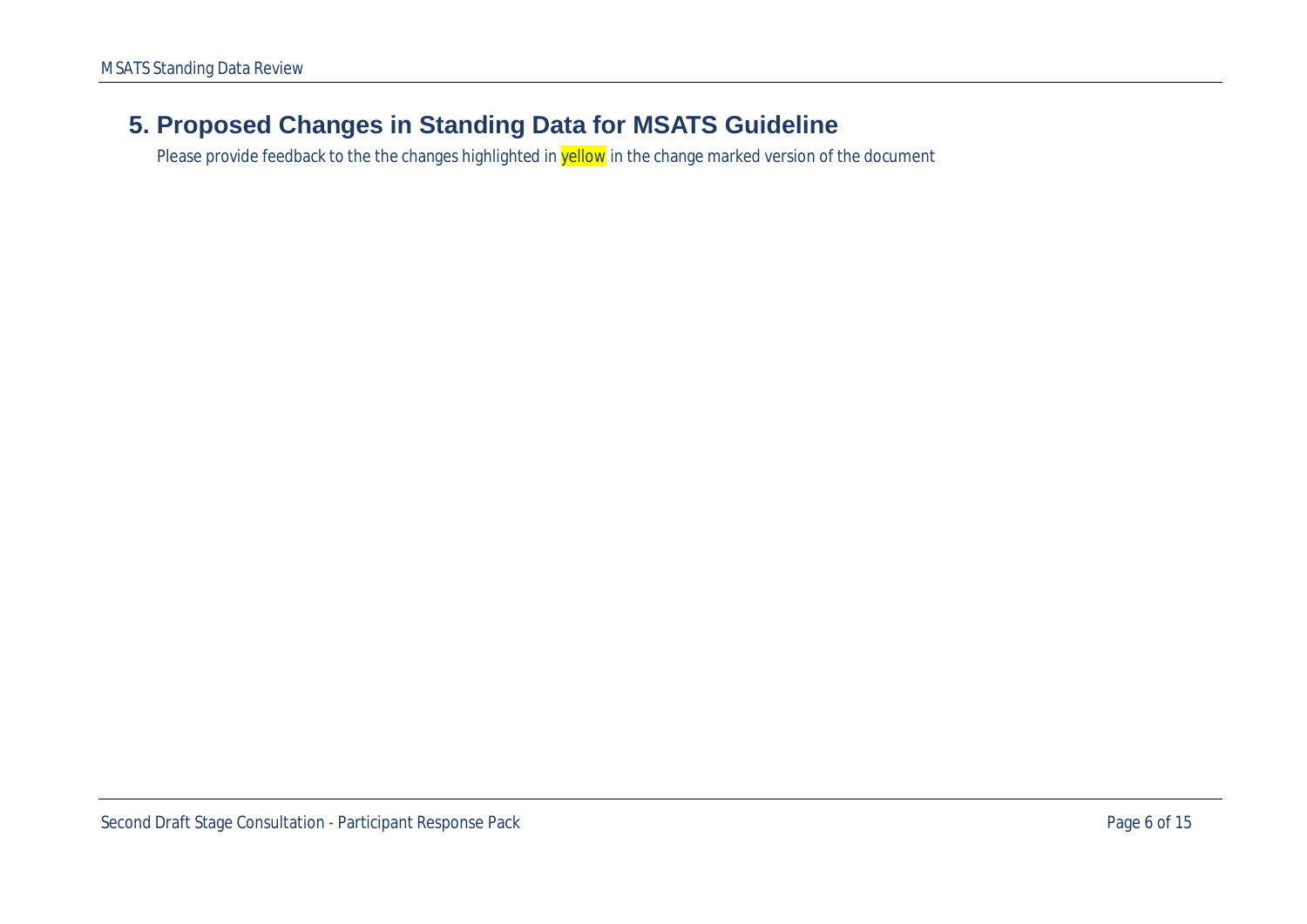| <b>Section No/Field Name</b>   | <b>Participant Comments</b>                                                                                                                                                                                                                                                                                 |
|--------------------------------|-------------------------------------------------------------------------------------------------------------------------------------------------------------------------------------------------------------------------------------------------------------------------------------------------------------|
| Table 3<br>CATS_METER_REGISTER | We note that there are 3 fields for test dates: CurrentTransformerTestDate,<br>VoltageTransformerTestDate and LastTestDate                                                                                                                                                                                  |
|                                | However there is only 1 field for the test result: TestResult, with the description of this field<br>linked to the LastTestDate field.                                                                                                                                                                      |
|                                | For completeness and avoidance of any confusion there should test result fields corresponding to<br>the CT test and VT test. Therefore, we suggest that 2 new fields be added:<br>CurrentTransformerTestResult and VoltageTransformerTestResult, with the same allowable<br>values as the TestResult field. |
| Table 3<br>CATS_METER_REGISTER | AEMO provided a response to one of Endeavour Energy's feedback on the 1st draft<br>determination as follow:                                                                                                                                                                                                 |
|                                | "AEMO clarifies that ReadTypeCode field does not apply to all meter types and hence proposes it<br>to be REQUIRED."                                                                                                                                                                                         |
|                                | We note that AEMO has not updated the document to explain which meter type requires the<br>ReadTypeCode to be populated. For clarity we suggest AEMO defines when a ReadTypeCode is<br>required.                                                                                                            |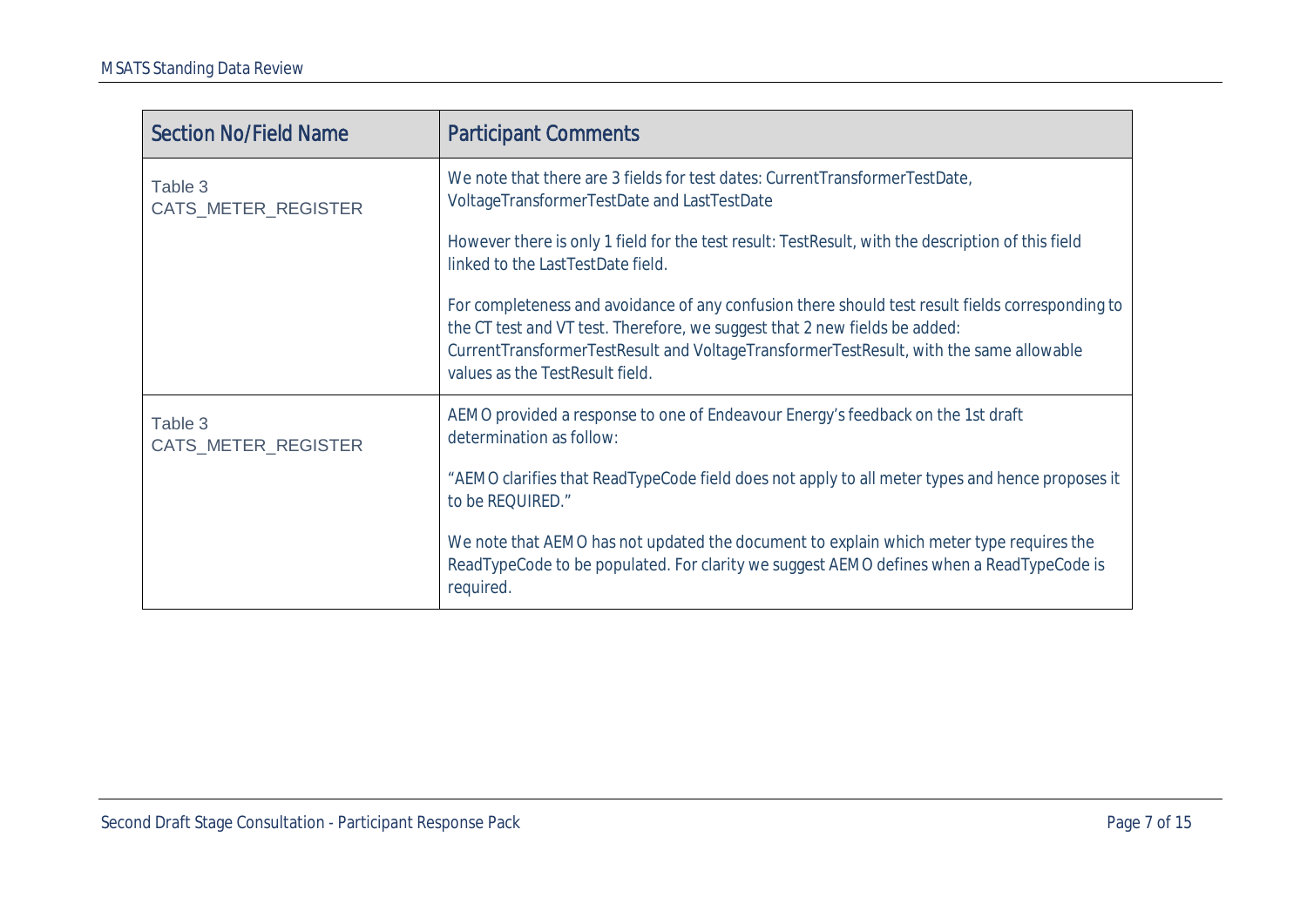| <b>Section No/Field Name</b>   | <b>Participant Comments</b>                                                                                                                                                                                                                                                                                                                                                                                                                                                                                                                                                                                                                                                                                                                                                                                                                                                                                                                                |
|--------------------------------|------------------------------------------------------------------------------------------------------------------------------------------------------------------------------------------------------------------------------------------------------------------------------------------------------------------------------------------------------------------------------------------------------------------------------------------------------------------------------------------------------------------------------------------------------------------------------------------------------------------------------------------------------------------------------------------------------------------------------------------------------------------------------------------------------------------------------------------------------------------------------------------------------------------------------------------------------------|
| Table 3<br>CATS_METER_REGISTER | AEMO stated in their report that "AEMO will make GPS coordinates Required for all NMIs for<br>three years (36 months) from the effective date, then Mandatory thereafter, to enable a suitable<br>transition period for collection".                                                                                                                                                                                                                                                                                                                                                                                                                                                                                                                                                                                                                                                                                                                       |
|                                | However, this is not reflected in the Standing Data for MSATS document.                                                                                                                                                                                                                                                                                                                                                                                                                                                                                                                                                                                                                                                                                                                                                                                                                                                                                    |
|                                | We suggest AEMO updates the Standing Data for MSATS document to reflect AEMO's decision.                                                                                                                                                                                                                                                                                                                                                                                                                                                                                                                                                                                                                                                                                                                                                                                                                                                                   |
| Table 6 CATS_NMI_DATA          | We agree with making the ConnectionConfiguration at the metering installation level, as<br>opposed to the meter level. We also agree with the removal of the last 2 characters of this field<br>as it would be a duplicate of the transformer information in the meter register table.                                                                                                                                                                                                                                                                                                                                                                                                                                                                                                                                                                                                                                                                     |
|                                | However, we disagree with making the ConnectionConfiguration the responsibility of the LNSP<br>because the LNSP is not aware of the Phases In Use information. For example, it is not<br>uncommon for premises to be supplied with 3 phases but only use 1 phase. This practice allows<br>for an easier future service upgrade and is cost effective because it is done during the building<br>stages of the premises. The only party that would have this information would be the MP<br>because they have to install metering equipment that aligns with the number of phases used at<br>the premises. The MP would also be aware if the connection is LV or HV because they have to<br>install metering equipment that aligns with the connection type. We believe that the obligation<br>for populating the ConnectionConfiguration should be with the party that has the information,<br>therefore this field should be the responsibility of the MP. |
|                                | We also suggest that the CATS Procedure gets updated accordingly.                                                                                                                                                                                                                                                                                                                                                                                                                                                                                                                                                                                                                                                                                                                                                                                                                                                                                          |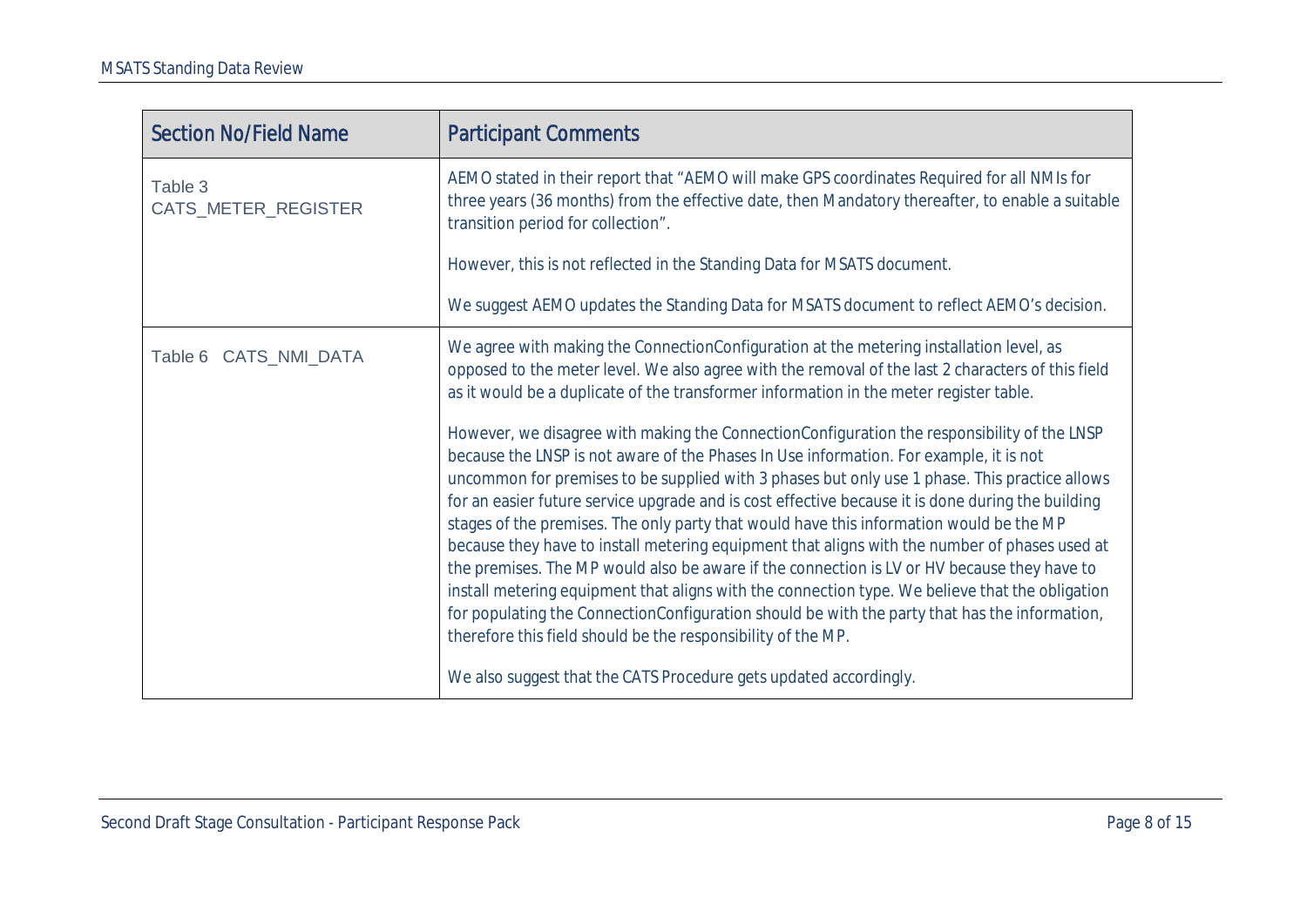| <b>Section No/Field Name</b> | <b>Participant Comments</b>                                                                                                                                                                                                                                                                                                                                                                                                            |
|------------------------------|----------------------------------------------------------------------------------------------------------------------------------------------------------------------------------------------------------------------------------------------------------------------------------------------------------------------------------------------------------------------------------------------------------------------------------------|
| Table 6 CATS_NMI_DATA        | Regardless of who is responsible for the ConnectionConfiguration this information would not be<br>known at the time the NMI is created in MSATS. Therefore, this field should be made Required,<br>as opposed to being Mandatory. If AEMO insists on making this field Mandatory then there must<br>be values allowed for each character to reflect an 'unknown'.<br>We also suggest that the CATS Procedure gets updated accordingly. |
| Table 8                      | The TimeofDay field has the following description added:                                                                                                                                                                                                                                                                                                                                                                               |
| CATS_REGISTER_IDENTIFIER     | For Interval meters, use code "INTERVAL"                                                                                                                                                                                                                                                                                                                                                                                               |
|                              | We disagree with this addition because it does not provide any meaningful information - an<br>interval meter can be determined by the InstallationTypeCode field. In addition, it precludes the<br>provision of more meaningful information by providing one of the other values.                                                                                                                                                      |
|                              | Since the value of INTERVAL provides no meaningful information it should be removed. If AEMO<br>insist on maintaining the INTERVAL value then the above statement should be removed to allow<br>the MP to determine which value to provide.                                                                                                                                                                                            |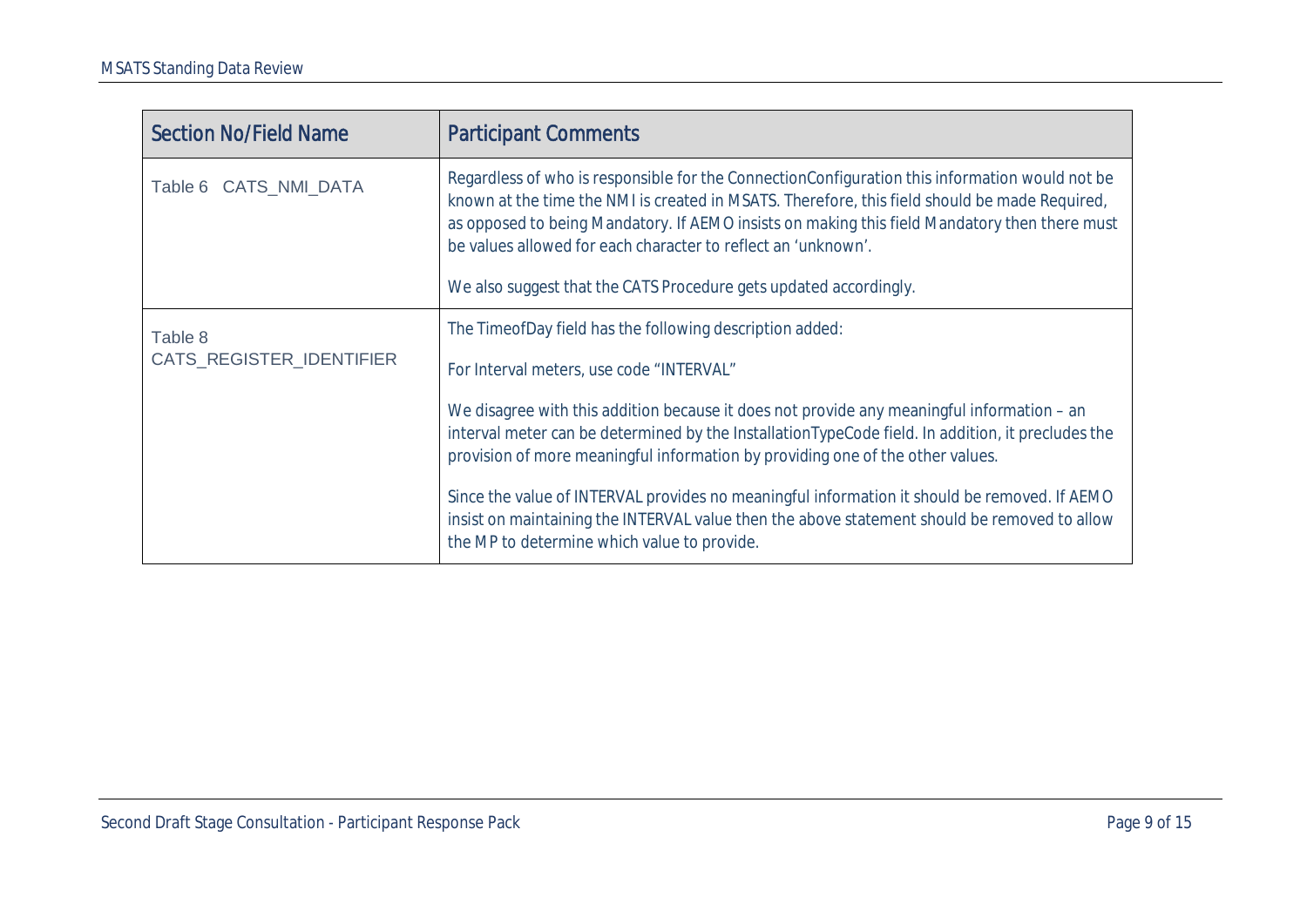| <b>Section No/Field Name</b>        | <b>Participant Comments</b>                                                                                                                                                                                                                                                       |
|-------------------------------------|-----------------------------------------------------------------------------------------------------------------------------------------------------------------------------------------------------------------------------------------------------------------------------------|
| Valid Time of Day Codes<br>Table 16 | For the INTERVAL value the following was added:                                                                                                                                                                                                                                   |
|                                     | used for all Interval metering                                                                                                                                                                                                                                                    |
|                                     | We disagree with this addition because it does not provide any meaningful information – an<br>interval meter can be determined by the InstallationTypeCode field. In addition, it precludes the<br>provision of more meaningful information by providing one of the other values. |
|                                     | Since the value of INTERVAL provides no meaningful information it should be removed. If AEMO<br>insist on maintaining the INTERVAL value then the above statement should be removed to allow<br>the MP to determine which value to provide.                                       |
| Table 46 CATS NMI Data              | The Shared Point Isolation Flag has a browser format of CHAR(10), this should be VARCHAR2(10)                                                                                                                                                                                     |

#### **6. Proposed Changes in Metrology Procedure Part A**

<span id="page-9-0"></span>

| Section No/Field Name                                   | <b>Participant Comments</b>                                                                                                                                                                    |
|---------------------------------------------------------|------------------------------------------------------------------------------------------------------------------------------------------------------------------------------------------------|
| <b>SHARED FUSE</b><br>$\vert$ 14<br><b>ARRANGEMENTS</b> | The AEMC's ERC0275 final rule states that the "Local Network Service Providers to record all<br>connection points with shared fuse arrangements as soon as practicable after becoming aware of |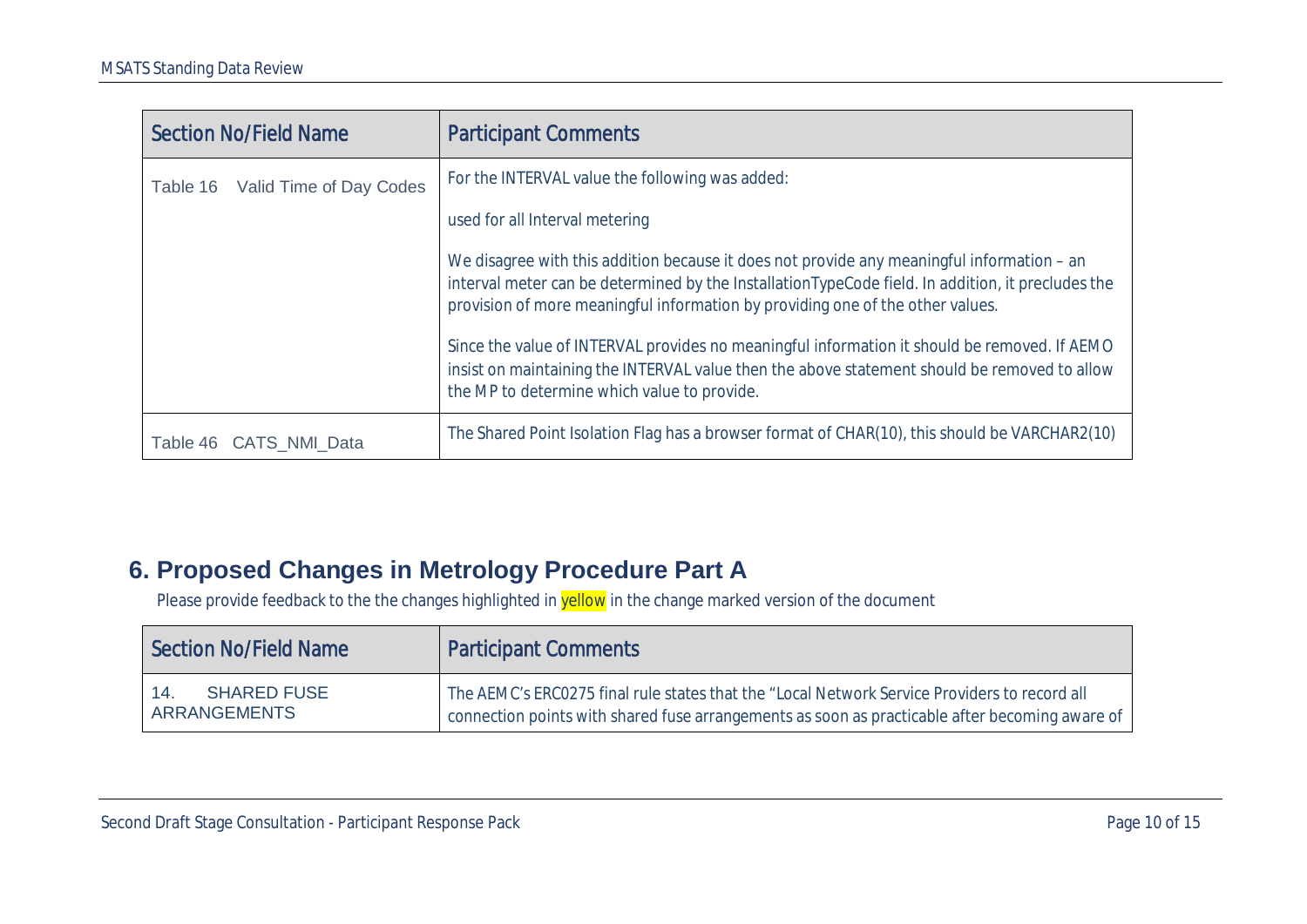| <b>Section No/Field Name</b> | <b>Participant Comments</b>                                                                                                                                                                                                                                                                                                                                                                                                                                                                                                                                                                                                                                                                                                                                                                                                                                                                                                                                                                                                                                                                                                                                        |
|------------------------------|--------------------------------------------------------------------------------------------------------------------------------------------------------------------------------------------------------------------------------------------------------------------------------------------------------------------------------------------------------------------------------------------------------------------------------------------------------------------------------------------------------------------------------------------------------------------------------------------------------------------------------------------------------------------------------------------------------------------------------------------------------------------------------------------------------------------------------------------------------------------------------------------------------------------------------------------------------------------------------------------------------------------------------------------------------------------------------------------------------------------------------------------------------------------|
|                              | the shared fuse arrangements" (NER clause 7.16.3.c.7.ii of the final rule for Introduction of<br>Metering Coordinator Planned Interruptions).                                                                                                                                                                                                                                                                                                                                                                                                                                                                                                                                                                                                                                                                                                                                                                                                                                                                                                                                                                                                                      |
|                              | However, clause 14.a stipulates that the LNSP must identify Shared Fuse Arrangements. We<br>believe that using the term 'identify' in defining this new obligation is more than what is required<br>by the rules, which is to record Shared Fuse Arrangements when the LNSP becomes aware. The<br>term 'identify' suggests that the LNSP must actively confirm if a Shared Fuse Arrangements exists<br>or not, which is not only costly but also was not the intent of the Rules as per the AEMC<br>statement "DNSPs should not be expected to proactively inspect sites to gather this information<br>for all of their customers, but should record it if they become aware of it." (Page 39, Final<br>Determination on Introduction of Metering Coordinator Planned Interruptions).<br>We therefore suggest that clause 14.a be reworded to:<br>Local Network Service Providers (LNSPs) must, when they become aware, record and maintain<br>Shared Fuse Arrangements through the Shared Isolation Point Flag in MSATS for every<br>connection point that is part of each specific Shared Fuse Arrangement, as specified in the NER<br>and the MSATS Procedures. |
| <b>SHARED FUSE</b><br>14.    | We note that the AEMC stated Shared Fuse Arrangements information " should be used to                                                                                                                                                                                                                                                                                                                                                                                                                                                                                                                                                                                                                                                                                                                                                                                                                                                                                                                                                                                                                                                                              |
| <b>ARRANGEMENTS</b>          | provide an indication of where shared fusing may apply, but it is not expected that this<br>information would be audited to determine validity due to costs and the administrative burden<br>that auditing the data would impose." (Page 39, Final Determination on Introduction of Metering<br>Coordinator Planned Interruptions).                                                                                                                                                                                                                                                                                                                                                                                                                                                                                                                                                                                                                                                                                                                                                                                                                                |
|                              | Therefore, for the avoidance of any doubt we suggest the following sentence be added to clause<br>$14.b$ :                                                                                                                                                                                                                                                                                                                                                                                                                                                                                                                                                                                                                                                                                                                                                                                                                                                                                                                                                                                                                                                         |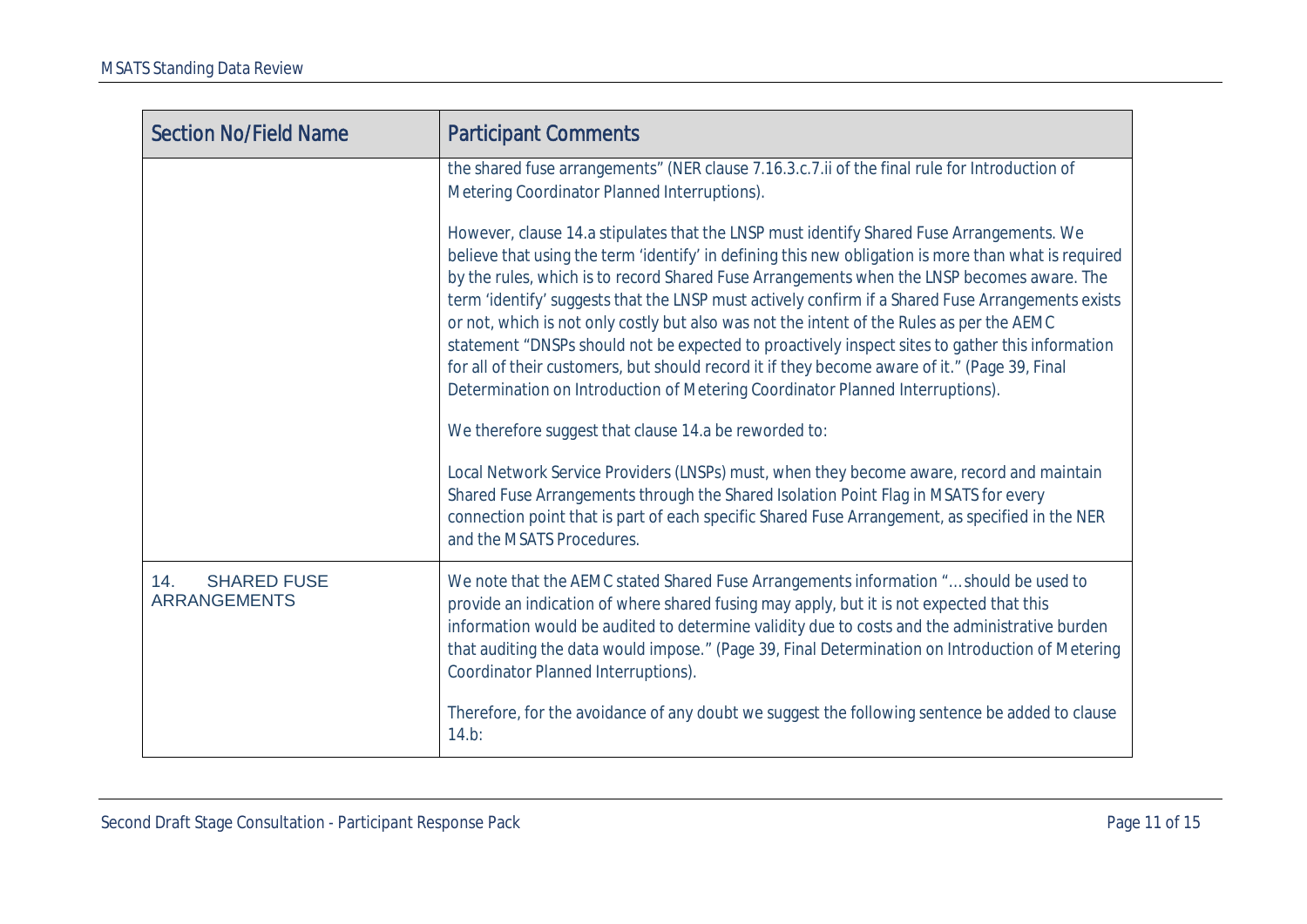| <b>Section No/Field Name</b> | <b>Participant Comments</b>                                                                                |
|------------------------------|------------------------------------------------------------------------------------------------------------|
|                              | The LNSP is not required to audit the Shared Fuse Arrangement information received from the<br>FRMP or MC. |

#### **7. Proposed Changes in Exemption Procedure Meter Installation Malfunctions**

Please provide feedback to the the changes highlighted in yellow in the change marked version of the document

| Section No/Field Name | <b>Participant Comments</b> |
|-----------------------|-----------------------------|
|-----------------------|-----------------------------|

#### **8. Proposed Changes in Retail Electricity Market Procedures - Glossary and Framework**

<span id="page-11-1"></span><span id="page-11-0"></span>

| <b>Section No/Field Name</b> | <b>Participant Comments</b>                                                                                                                                                                                                                                                       |
|------------------------------|-----------------------------------------------------------------------------------------------------------------------------------------------------------------------------------------------------------------------------------------------------------------------------------|
| 5. GLOSSARY                  | A controlled load can be controlled by a metering installation or a network device. Also a<br>controlled load must be separately metered from the remaining load at a metering point.<br>Therefore for clarity we suggest that the definition of 'controlled load' be updated to: |
| <b>Controlled Load</b>       |                                                                                                                                                                                                                                                                                   |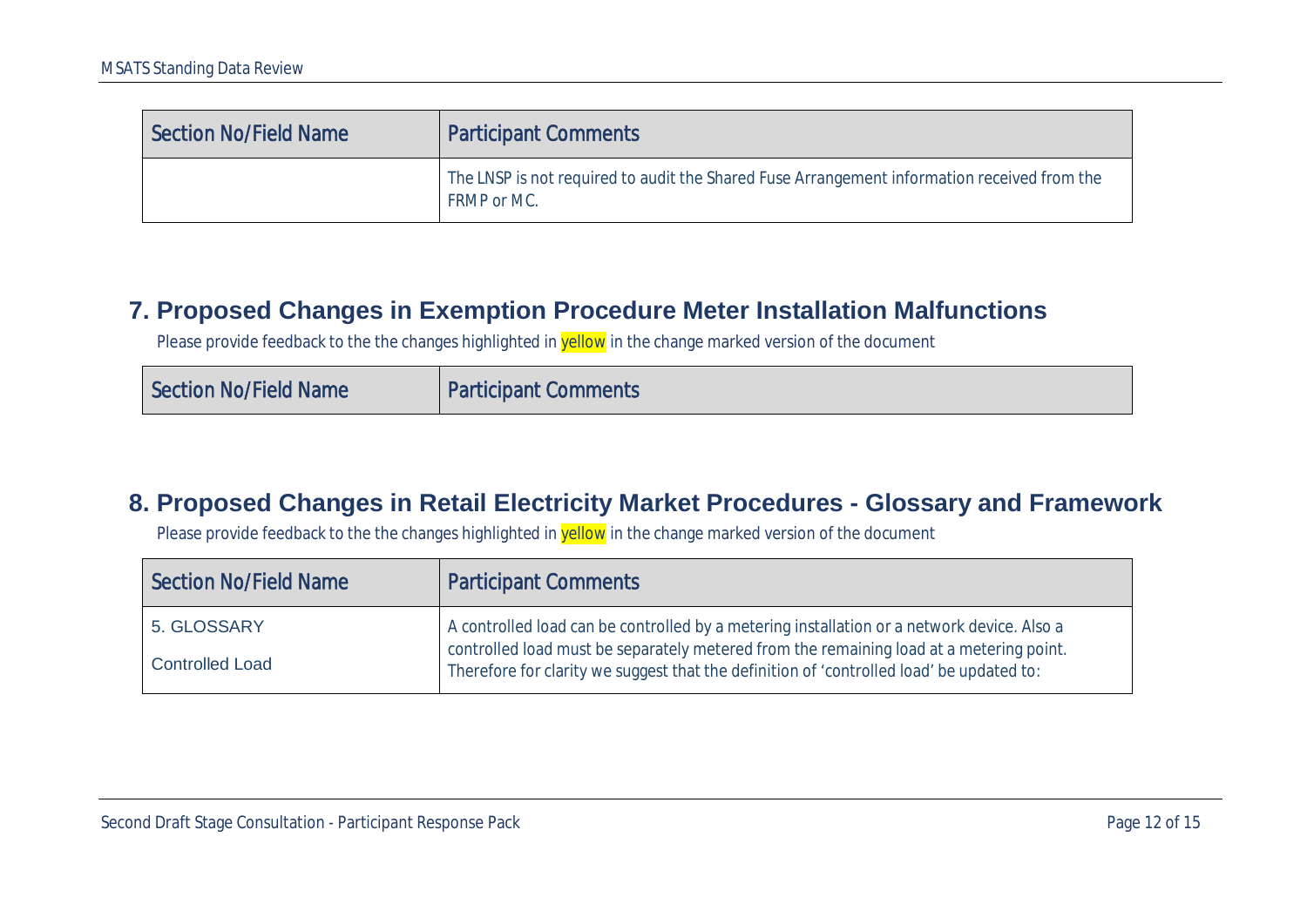| <b>Section No/Field Name</b>                  | <b>Participant Comments</b>                                                                                                                                                                                                                                       |
|-----------------------------------------------|-------------------------------------------------------------------------------------------------------------------------------------------------------------------------------------------------------------------------------------------------------------------|
|                                               | Load that is controlled by the metering installation or a network device and is separately<br>metered from the remaining load at a metering point. The majority of Controlled Loads are<br>associated with off-peak hot water, pool pumps and conditioning units. |
| 5. GLOSSARY<br><b>Shared Fuse Arrangement</b> | The Shared Point Isolation Flag is proposed to be in the CATS_NMI_Data table, which is not at a<br>meter level. Therefore, for avoidance of confusion we suggest removing the last part of the<br>definition and update the definition to be:                     |
|                                               | Shared Fuse Arrangement is covered by the Shared Point Isolation Flag in MSATS                                                                                                                                                                                    |

### **9. Other Issues Related to Consultation Subject Matter**

<span id="page-12-0"></span>

| <b>Heading</b>                             | <b>Participant Comments</b>                                                                                                                                                                                                                                                                                                                                                                                                                     |
|--------------------------------------------|-------------------------------------------------------------------------------------------------------------------------------------------------------------------------------------------------------------------------------------------------------------------------------------------------------------------------------------------------------------------------------------------------------------------------------------------------|
| <b>Meter Malfunction Exemption Details</b> | We note that AEMO will consider adding a reason/category for the Meter Malfunction<br>Exemption, which may contain Family Failure as an option, at the time AEMO works on the<br>exemption automation. We support the addition of this information and making it available in<br>MSATS. This information will help participants better understand the nature of the malfunction<br>and start an appropriate discussion with the MC if required. |
| <b>Shared Fuse Arrangement</b>             | The AEMC stated "The Commission recommends that retailers access to NMI Standing Data, in<br>particular to the current retailer (or FRMP) be reviewed, and AEMO investigate the development                                                                                                                                                                                                                                                     |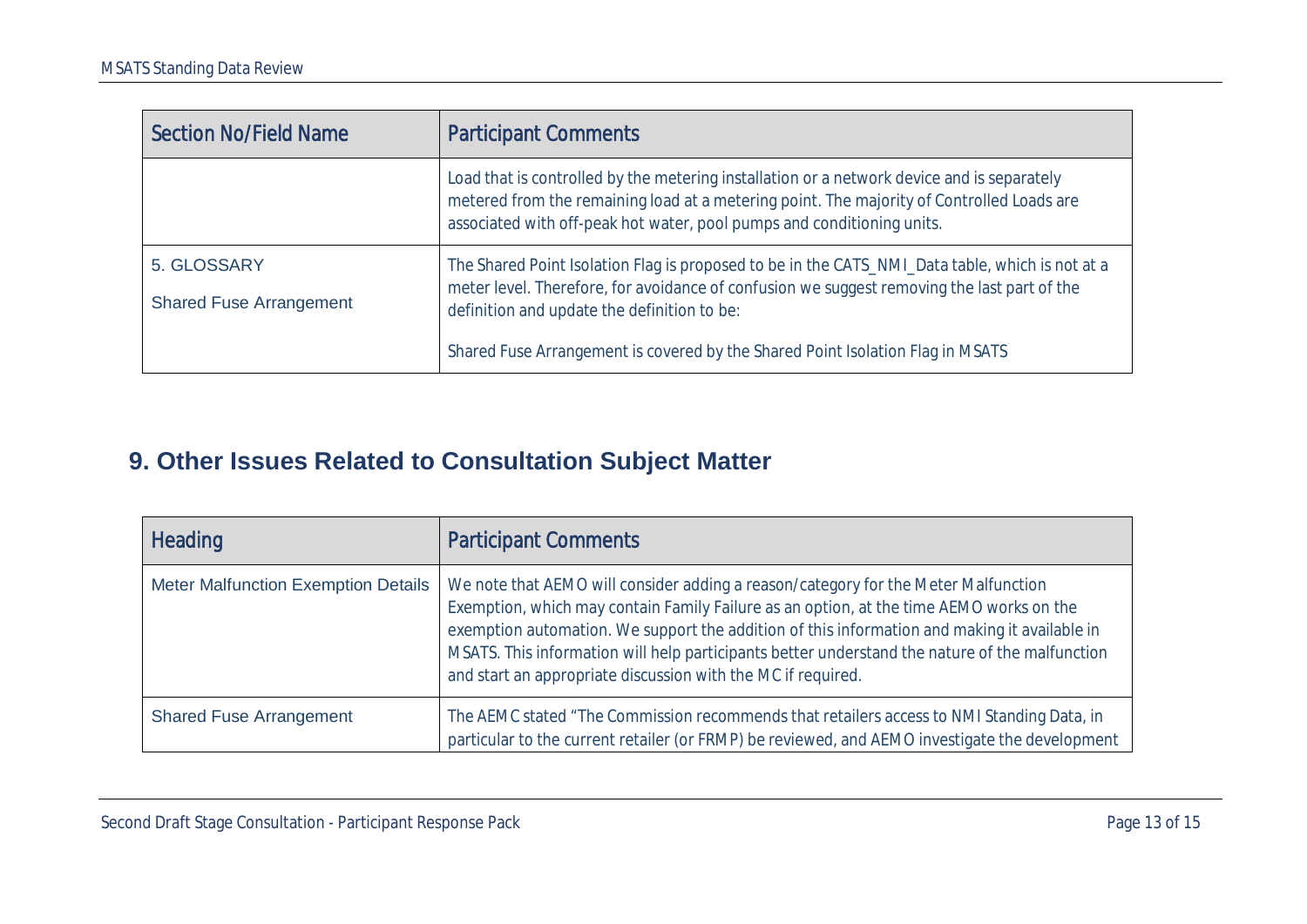| <b>Heading</b>                   | <b>Participant Comments</b>                                                                                                                                                                                                                                                                                                                                                                                                                                                                                                                                                                                                                                               |
|----------------------------------|---------------------------------------------------------------------------------------------------------------------------------------------------------------------------------------------------------------------------------------------------------------------------------------------------------------------------------------------------------------------------------------------------------------------------------------------------------------------------------------------------------------------------------------------------------------------------------------------------------------------------------------------------------------------------|
|                                  | of a NMI Discovery Search 4 which would provide retailers with this data for the express purpose<br>of coordinating retailer planned interruptions where there is shared fusing only." (Page 57, final<br>determination for Introduction of metering coordinator planned interruptions).                                                                                                                                                                                                                                                                                                                                                                                  |
|                                  | We suggest that AEMO re-consider our suggestion to introduce a Shared Isolation Point ID and<br>NMI Discovery 4 in our previous feedback.                                                                                                                                                                                                                                                                                                                                                                                                                                                                                                                                 |
| Structure and scope of documents | AEMO provided a response to one of Endeavour Energy's feedback on the 1st draft<br>determination as follow:                                                                                                                                                                                                                                                                                                                                                                                                                                                                                                                                                               |
|                                  | AEMO clarifies that the Standing Data for MSATS is not a guideline, it is an MSATS Supporting<br>Document as per section 4.2 of the Glossary and Framework Document.                                                                                                                                                                                                                                                                                                                                                                                                                                                                                                      |
|                                  | We believe that a supporting document cannot contradict the procedural document it is<br>supporting and that a supporting document cannot place additional obligations on participants<br>when compared to the procedural document it is supporting.                                                                                                                                                                                                                                                                                                                                                                                                                      |
|                                  | The Standing Data for MSATS document is evolving to include more obligations in which<br>participants are expected to comply with that is not already defined in a corresponding<br>procedure.                                                                                                                                                                                                                                                                                                                                                                                                                                                                            |
|                                  | For the avoidance of any confusion we encourage AEMO to consider the structure of their library<br>of documents to ensure that obligations are captured in procedures and not supporting<br>documents. We note that the majority of sections 4 to 11 of the Standing Data for MSATS<br>document is primarily defining obligations, for example who has to provide the data, when the<br>data is required and what values must be provided for specific metering installation<br>configurations, and therefore should be in the CATS procedures. The majority of section 12<br>onwards of the Standing Data for MSATS document is primarily defining technical matters and |